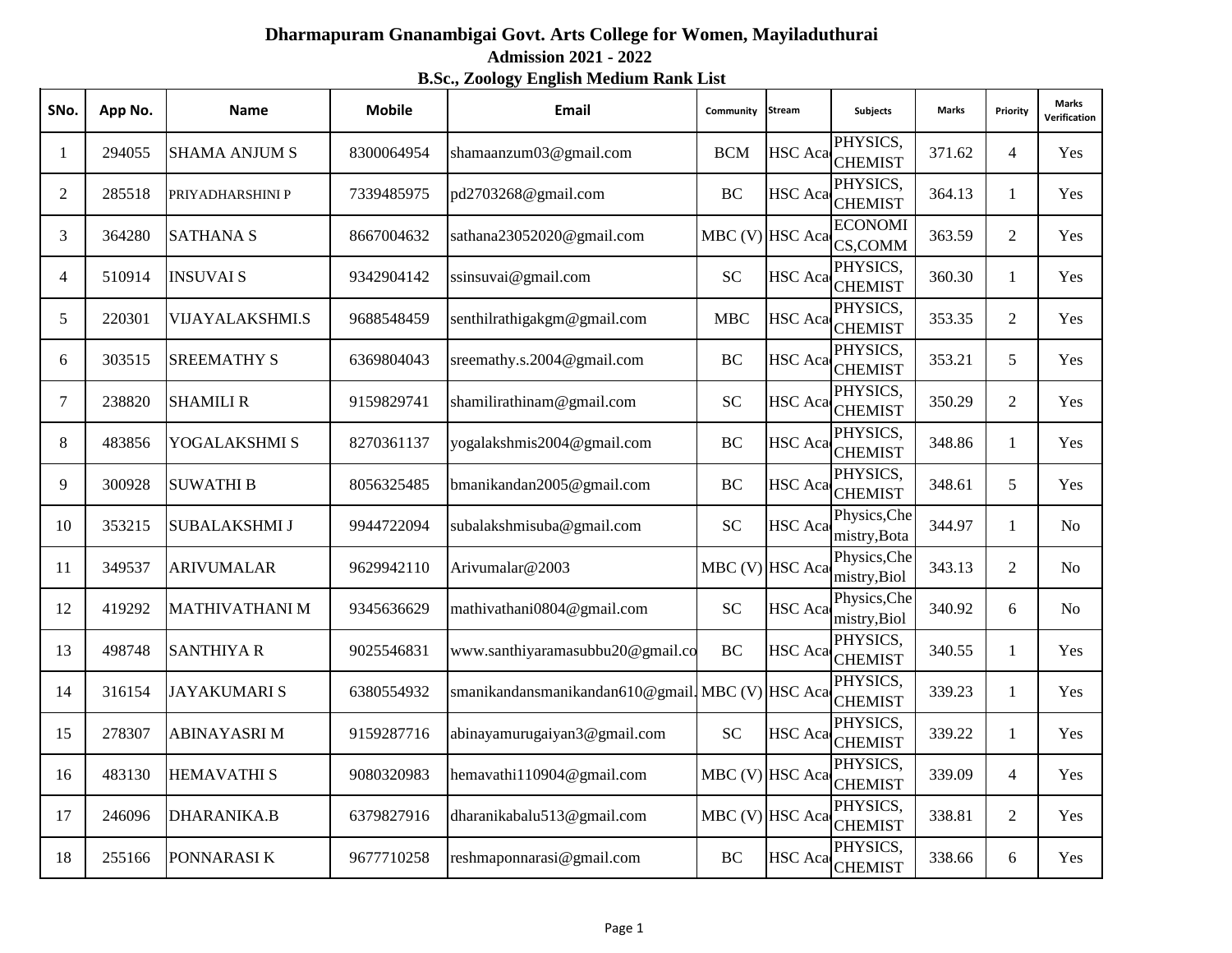**B.Sc., Zoology English Medium Rank List**

| SNo. | App No. | <b>Name</b>        | <b>Mobile</b> | Email                        | Community            | Stream         | <b>Subjects</b>                        | Marks  | Priority       | Marks<br>Verification |
|------|---------|--------------------|---------------|------------------------------|----------------------|----------------|----------------------------------------|--------|----------------|-----------------------|
| 19   | 369674  | <b>BARANIKA</b>    | 9944502386    | ecececec141@gmail.com        | MBC (V) HSC Aca      |                | PHYSICS,<br><b>CHEMIST</b>             | 338.47 | 1              | Yes                   |
| 20   | 316128  | <b>JEEVITHA</b>    | 6381747617    | narmathauthaya@gmail.com     | BC                   | <b>HSC</b> Aca | PHYSICS,<br><b>CHEMIST</b>             | 337.67 | $\overline{2}$ | Yes                   |
| 21   | 411154  | DIVYA.S            | 7806903746    | arasu111206@gmail.com        | BC                   |                | PHYSICS,<br>HSC Aca CHEMIST            | 336.42 | 3              | Yes                   |
| 22   | 507681  | <b>ABINAYA B</b>   | 9342528057    | abhinayapuvisha8@gmail.com   | MBC (V) HSC Aca      |                | PHYSICS,<br><b>CHEMIST</b>             | 332.93 | $\overline{2}$ | Yes                   |
| 23   | 390294  | <b>ARCHANAK</b>    | 9150941140    | kupusamyarchana1@gmail.com   | $MBC$ (V) HSC Aca    |                | Physics, Che<br>mistry, Biol           | 331.81 | $\overline{4}$ | N <sub>o</sub>        |
| 24   | 460604  | <b>NIVETHAT</b>    | 9843044790    | thirunvukkrasu464@gmail.com  | <b>SC</b>            | <b>HSC</b> Aca | Physics, Che<br>mistry, Biol           | 329.08 | 6              | N <sub>o</sub>        |
| 25   | 392209  | NIRANJANA.R.B      | 6381911105    | niranjananidarsh@gmail.com   | <b>SC</b>            | <b>HSC</b> Aca | Physics, Che<br>mistry, Biol           | 328.21 | $\overline{2}$ | N <sub>o</sub>        |
| 26   | 346231  | PRIYADHARSHINI K   | 8610383570    | mahishpriya@gmail.com        | MBC (V) HSC Aca      |                | PHYSICS,<br><b>CHEMIST</b>             | 327.39 | 3              | Yes                   |
| 27   | 475233  | PRIYADHARSHINI M   | 9360029132    | mpriyadharshini829@gmail.com | MBC (V) HSC Aca      |                | PHYSICS,<br><b>CHEMIST</b>             | 326.58 | 1              | Yes                   |
| 28   | 343583  | <b>THARSHNAP</b>   | 9361881237    | mobitharshna@gmail.com       | <b>CAND DHSC Aca</b> |                | PHYSICS,<br><b>CHEMIST</b>             | 325.96 | 1              | Yes                   |
| 29   | 453924  | <b>NANDHINI G</b>  | 9047950227    | sachin343@gmail.com          | <b>SC</b>            | <b>HSC</b> Aca | PHYSICS,<br><b>CHEMIST</b>             | 325.58 | $\overline{4}$ | Yes                   |
| 30   | 407719  | <b>VINODHINI S</b> | 9578253276    | vinovinithian@gmail.com      | <b>SC</b>            |                | PHYSICS,<br>HSC Aca CHEMIST            | 325.25 | $\overline{2}$ | Yes                   |
| 31   | 409927  | PRIYADHARSHINI M   | 8883370387    | mathisanthi1982@gmail.com    | MBC (V) HSC Aca      |                | PHYSICS,<br><b>CHEMIST</b>             | 325.03 | $\overline{2}$ | Yes                   |
| 32   | 305757  | <b>ABARNAS</b>     | 7639808620    | abarnasmydd@gmail.com        | MBC (V) HSC Aca      |                | PHYSICS,<br><b>CHEMIST</b>             | 324.70 | 1              | Yes                   |
| 33   | 310099  | <b>ATCHAYAR</b>    | 9384513617    | atchayarjvl10@gmail.com      | MBC (V) HSC Aca      |                | PHYSICS,<br><b>CHEMIST</b>             | 324.60 | $\mathbf{1}$   | Yes                   |
| 34   | 235069  | <b>DHARANIR</b>    | 8489362439    | rdharani081@gmail.com        |                      |                | PHYSICS,<br>MBC (V) HSC Aca CHEMIST    | 324.28 | $\overline{c}$ | Yes                   |
| 35   | 380289  | <b>SHOBANA R</b>   | 8610740349    | shobanaragu2004@gmail.com    | <b>SC</b>            | <b>HSC</b> Aca | PHYSICS,<br><b>CHEMIST</b>             | 324.09 | $\overline{4}$ | Yes                   |
| 36   | 372633  | KAVYA MANOHAR M    | 9865505107    | manogsir@gmail.com           | ${\rm SC}$           | <b>HSC</b> Aca | Physics, Che<br>mistry, Biol           | 324.00 | 3              | N <sub>0</sub>        |
| 37   | 366898  | RITHIKASRI P       | 9443671048    | parithikasri2004@gmail.com   | <b>MBC</b>           |                | PHYSICS,<br>HSC Aca <sub>CHEMIST</sub> | 323.43 | $\mathfrak{Z}$ | Yes                   |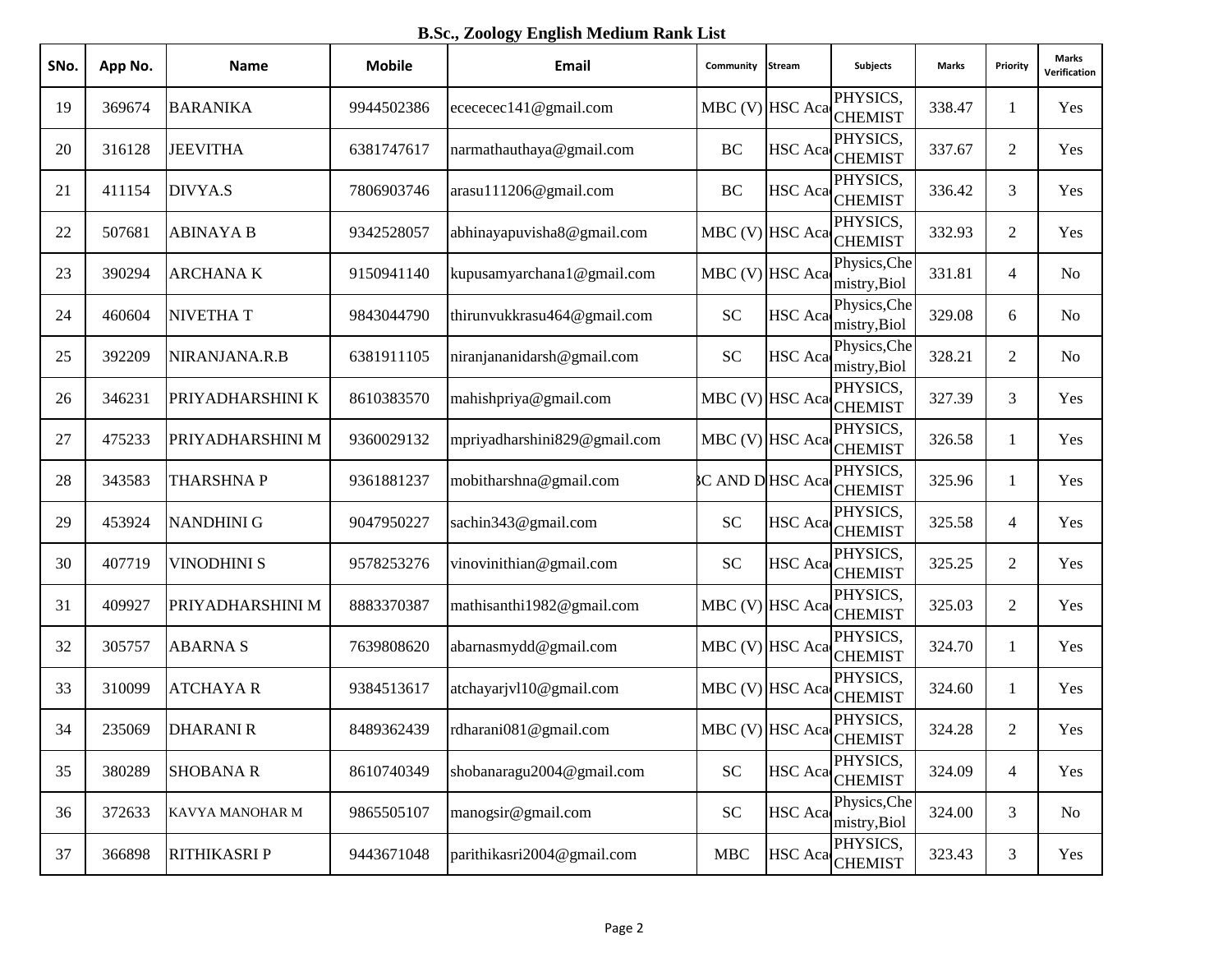**B.Sc., Zoology English Medium Rank List**

| SNo. | App No. | <b>Name</b>          | <b>Mobile</b> | Email                        | Community              | Stream         | <b>Subjects</b>                     | Marks  | Priority       | <b>Marks</b><br>Verification |
|------|---------|----------------------|---------------|------------------------------|------------------------|----------------|-------------------------------------|--------|----------------|------------------------------|
| 38   | 355147  | <b>INDHUMATHI</b>    | 8754146353    | dancyqueen30@gmail.com       |                        |                | PHYSICS,<br>MBC (V) HSC Aca CHEMIST | 322.68 | 1              | Yes                          |
| 39   | 396401  | PRIYADHARSHNI.R      | 9865492022    | sudapriyajeeva@gmail.com     | BC                     |                | PHYSICS,<br>HSC Aca CHEMIST         | 322.13 | 5              | Yes                          |
| 40   | 382366  | <b>JAYASUNDARIK</b>  | 8754328451    | gkmadhavanmmt@gmail.com      |                        |                | PHYSICS,<br>MBC (V) HSC Aca CHEMIST | 321.58 | 5              | Yes                          |
| 41   | 310356  | <b>MAHALAKSHMI G</b> | 7339045247    | maghamagha40@gmail.com       | MBC (V) HSC Aca        |                | PHYSICS,<br><b>CHEMIST</b>          | 321.08 | $\mathbf{1}$   | Yes                          |
| 42   | 508592  | <b>ANUPRIYA B</b>    | 8300903948    | shemab97@gmail.com           | BC                     | <b>HSC</b> Aca | Physics, Che<br>mistry, Biol        | 320.34 | 1              | N <sub>o</sub>               |
| 43   | 510069  | <b>BIRUNDHAL</b>     | 6382748835    | praveenkumar182529@gmail.com | BC                     | HSC Aca        | Physics, Che<br>mistry, Bota        | 320.21 | 1              | N <sub>o</sub>               |
| 44   | 335135  | <b>SUBITHAR</b>      | 9698236301    | subitharamesh1023@gmail.com  | <b>SC</b>              | HSC Aca        | PHYSICS,<br><b>CHEMIST</b>          | 318.99 | 8              | Yes                          |
| 45   | 401480  | <b>NIVEDHA S</b>     | 9442688241    | nivedhas2021@gmail.com       | BC                     | HSC Aca        | PHYSICS,<br><b>CHEMIST</b>          | 318.13 | 3              | Yes                          |
| 46   | 290213  | <b>LAVANYAK</b>      | 7010541959    | lavanya09062004@gmail.com    | <b>C AND D HSC Aca</b> |                | PHYSICS,<br><b>CHEMIST</b>          | 318.11 | 5              | Yes                          |
| 47   | 499726  | <b>KIRUTHIKA J</b>   | 9442779324    | kiruthika71196@gmail.com     | BC                     | <b>HSC</b> Aca | Physics, Che<br>mistry, Bota        | 318.00 | 5              | N <sub>o</sub>               |
| 48   | 354918  | <b>ABINAYA A</b>     | 9585302518    | abinayaashokan21@gmail.com   | MBC (V) HSC Aca        |                | Physics, Che<br>mistry, Biol        | 316.88 | 4              | N <sub>o</sub>               |
| 49   | 457760  | <b>S.SATHA</b>       | 8825511074    | sathashanmugam94@gmail.com   | BC                     |                | PHYSICS,<br>HSC Aca CHEMIST         | 316.28 | $\overline{2}$ | Yes                          |
| 50   | 281756  | <b>SELVARANI S</b>   | 8056525385    | selva042003rani@gmail.com    | MBC (V) HSC Aca        |                | PHYSICS,<br><b>CHEMIST</b>          | 315.86 | $\overline{2}$ | Yes                          |
| 51   | 432721  | <b>SELVAPRIYA S</b>  | 9600524597    | navaneethank521@gmail.com    |                        |                | PHYSICS,<br>MBC (V) HSC Aca CHEMIST | 314.12 | 11             | Yes                          |
| 52   | 501148  | <b>KANNIGA E</b>     | 9787984136    | kannigae0107@gmail.com       | MBC (V) HSC Aca        |                | PHYSICS,<br><b>CHEMIST</b>          | 312.69 | $\mathbf{1}$   | Yes                          |
| 53   | 317402  | PRIYANKA R           | 8925051517    | r.priyankaraja04@gmail.com   | <b>SC</b>              |                | PHYSICS,<br>HSC Aca CHEMIST         | 312.31 | $\mathfrak{2}$ | Yes                          |
| 54   | 306774  | <b>DEEPALAKSHMIK</b> | 9790066538    | ddeepalakshmi115@gmail.com   | BC                     |                | PHYSICS,<br>HSC Aca CHEMIST         | 312.10 | $\mathbf{1}$   | Yes                          |
| 55   | 484693  | PADMASHREE.R         | 7339079660    | write2tr@gmail.com           | OC                     | <b>HSC</b> Aca | Chemistry,<br>Biology, En           | 312.00 | $\mathbf{1}$   | No                           |
| 56   | 343913  | <b>VANITHAM</b>      | 8438652297    | ayyakannumani26@gmail.com    | ${\rm SC}$             |                | PHYSICS,<br>HSC Aca CHEMIST         | 310.40 | $\mathbf{1}$   | Yes                          |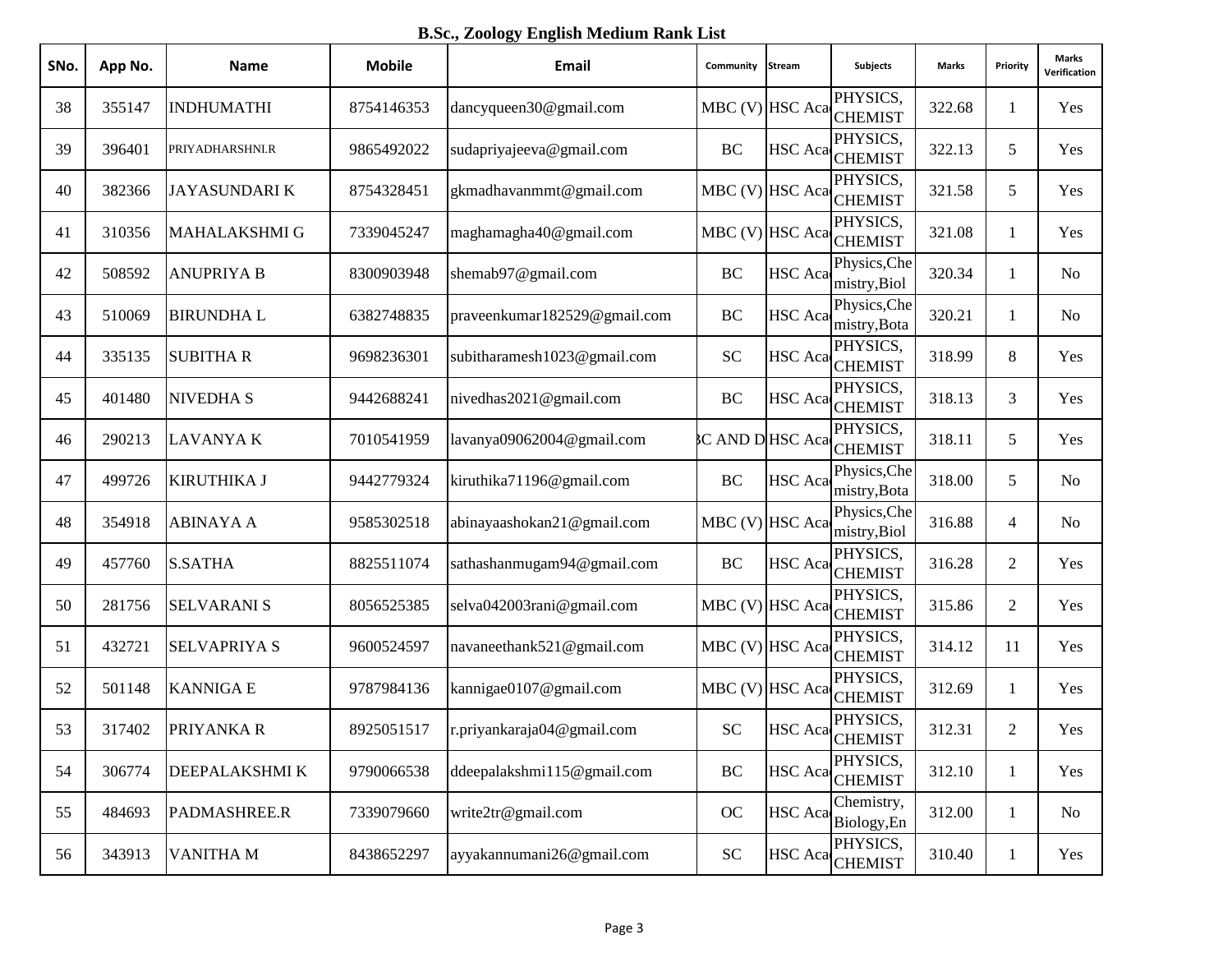**B.Sc., Zoology English Medium Rank List**

| SNo. | App No. | <b>Name</b>           | <b>Mobile</b> | Email                                             | Community       | <b>Stream</b>  | <b>Subjects</b>                        | Marks  | Priority       | <b>Marks</b><br>Verification |
|------|---------|-----------------------|---------------|---------------------------------------------------|-----------------|----------------|----------------------------------------|--------|----------------|------------------------------|
| 57   | 309957  | <b>VAISHNAVI G</b>    | 8760567615    | vaishnavig484@gmail.com                           | BC              |                | PHYSICS,<br>HSC Aca CHEMIST            | 310.26 | 3              | Yes                          |
| 58   | 478379  | <b>J.VINOTHA</b>      | 9159745109    | james171972@gmail.com                             | BC              | <b>HSC</b> Aca | Zoology, Bo<br>tany, Chemi             | 310.22 | $\overline{2}$ | N <sub>o</sub>               |
| 59   | 286947  | <b>ARCHANAP</b>       | 9843679282    | archana04022004@gmail.com                         |                 |                | PHYSICS,<br>C AND D HSC Aca CHEMIST    | 308.57 | 3              | Yes                          |
| 60   | 247634  | <b>KAMALIA</b>        | 9843478860    | gk9476026@gmail.com                               | MBC (V) HSC Aca |                | PHYSICS,<br><b>CHEMIST</b>             | 308.57 | $\overline{c}$ | Yes                          |
| 61   | 352043  | <b>HARIVARTHINI S</b> | 8220471655    | harivarthinih@gmail.com                           | <b>SC</b>       |                | PHYSICS,<br>HSC Aca CHEMIST            | 308.04 | $\overline{4}$ | Yes                          |
| 62   | 408157  | <b>SIVARANJANI</b>    | 8838852070    | u202382vidhyabharathiveeramani@gr MBC (V) HSC Aca |                 |                | PHYSICS,<br><b>CHEMIST</b>             | 308.01 | 1              | Yes                          |
| 63   | 381429  | <b>DEVIKA S</b>       | 9585431209    | devika060604@gmail.com                            | MBC (V) HSC Aca |                | PHYSICS,<br><b>CHEMIST</b>             | 306.97 | $\overline{2}$ | Yes                          |
| 64   | 365326  | <b>ROOBIYA</b>        | 8870223809    | saravanansowmiya861@gmail.com                     | <b>SC</b>       | <b>HSC</b> Aca | PHYSICS,<br><b>CHEMIST</b>             | 306.39 | $\mathbf{1}$   | Yes                          |
| 65   | 378215  | <b>SINDHUS</b>        | 9344897122    | sindhus8101@gmail.com                             | BC              | <b>HSC</b> Aca | PHYSICS,<br><b>CHEMIST</b>             | 304.68 | 1              | Yes                          |
| 66   | 504970  | <b>RANJANI M</b>      | 9361468694    | ranjani0801@gmail.com                             | BC              |                | PHYSICS,<br>HSC Aca CHEMIST            | 303.21 | 1              | Yes                          |
| 67   | 491956  | <b>OVIYA C</b>        | 8098540135    | aramesevai1@gmail.com                             | <b>SC</b>       | <b>HSC</b> Aca | Physics, Che<br>mistry, Biol           | 302.82 | 3              | N <sub>o</sub>               |
| 68   | 221629  | <b>SUVATHIS</b>       | 9566723478    | ssuvathi74@gmail.com                              | MBC (V) HSC Aca |                | PHYSICS,<br><b>CHEMIST</b>             | 301.67 | 6              | Yes                          |
| 69   | 382310  | <b>GOBIGA S</b>       | 6384275801    | ajithanbalagan9@gmail.com                         | <b>SC</b>       |                | PHYSICS,<br>HSC Aca <sub>CHEMIST</sub> | 301.65 | 1              | Yes                          |
| 70   | 289512  | <b>RASIKA M</b>       | 9360673337    | subarasi1999@gmail.com                            | BC              |                | PHYSICS,<br>HSC Aca CHEMIST            | 301.55 | 2              | Yes                          |
| 71   | 313707  | <b>AARTHIT</b>        | 9345819959    | aarthithirunavukarasu2004@gmail.com               | <b>SC</b>       | <b>HSC</b> Aca | PHYSICS,<br><b>CHEMIST</b>             | 301.21 | 3              | Yes                          |
| 72   | 388699  | <b>SUBASRI</b>        | 9500335332    | subasrisubasri307@gmail.com                       |                 |                | PHYSICS,<br>MBC (V) HSC Aca CHEMIST    | 301.08 | 1              | Yes                          |
| 73   | 502616  | <b>BOOMIHA C</b>      | 9361675724    | agastin897@gmail.com                              | <b>SC</b>       | <b>HSC</b> Aca | PHYSICS,<br><b>CHEMIST</b>             | 301.07 | $\mathfrak{Z}$ | Yes                          |
| 74   | 386773  | PRIYADHARSHINI D      | 7502879632    | dpriyadharshini63@gmail.com                       | ${\rm SC}$      | <b>HSC</b> Aca | Physics, Che<br>mistry, Biol           | 300.99 | $\overline{2}$ | N <sub>0</sub>               |
| 75   | 359082  | <b>PREETHAK</b>       | 6380727410    | priyadharshinikannan2000@gmasil.co                | ${\rm SC}$      |                | PHYSICS,<br>HSC Aca CHEMIST            | 300.97 | $\overline{c}$ | Yes                          |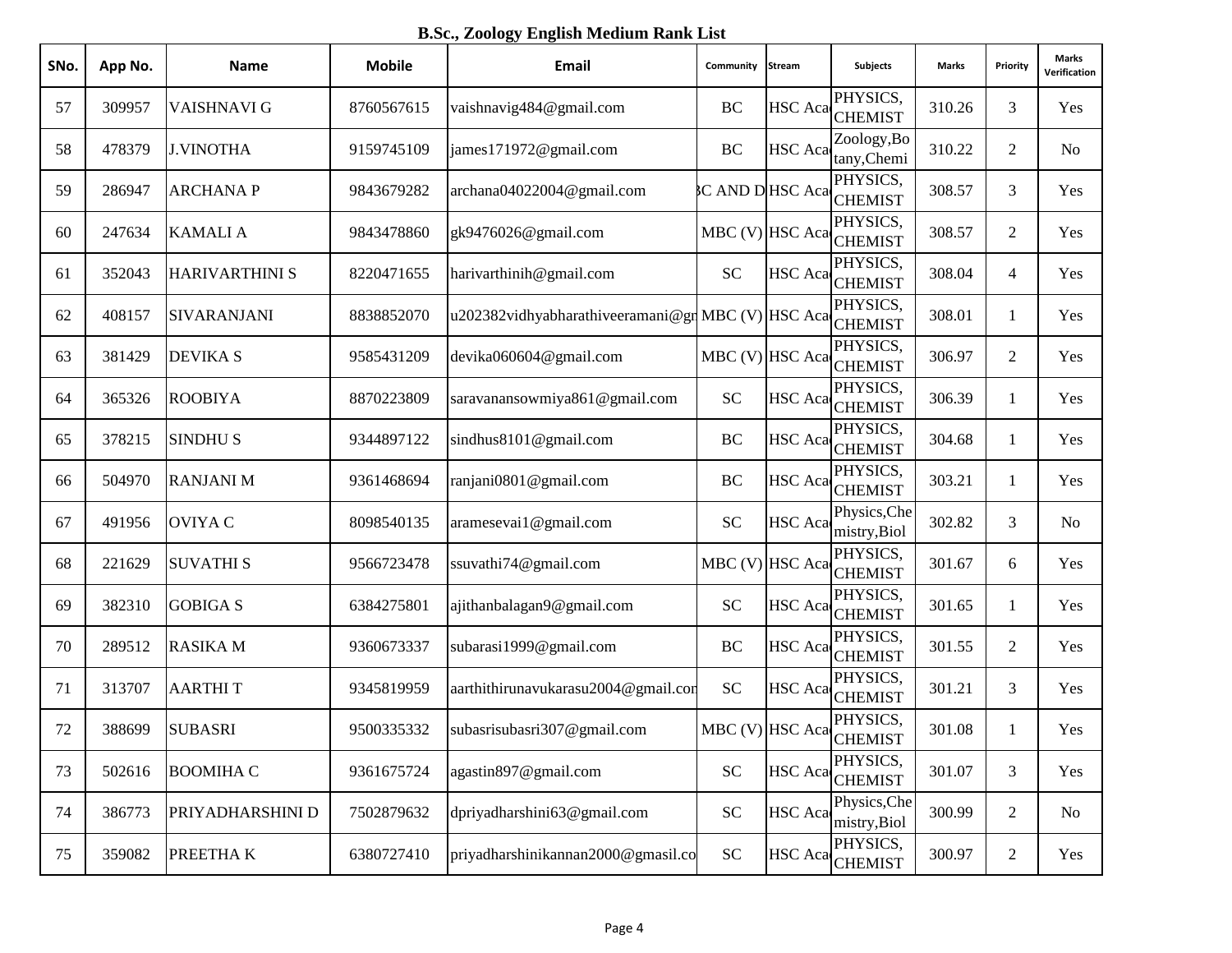**B.Sc., Zoology English Medium Rank List**

| SNo. | App No. | <b>Name</b>             | <b>Mobile</b> | Email                           | Community            | Stream         | <b>Subjects</b>                      | Marks  | Priority       | Marks<br>Verification |
|------|---------|-------------------------|---------------|---------------------------------|----------------------|----------------|--------------------------------------|--------|----------------|-----------------------|
| 76   | 243321  | <b>JAYASRIR</b>         | 9940652803    | jayasrijayasri125@gmail.com     | <b>SC</b>            |                | PHYSICS,<br>HSC Aca CHEMIST          | 299.72 | 3              | Yes                   |
| 77   | 263516  | <b>OVIYA</b>            | 9361168125    | oviyaragavan2021@gmail.com      | MBC (V) HSC Aca      |                | Physics, Che<br>mistry, Biol         | 298.64 | $\overline{2}$ | No                    |
| 78   | 494738  | <b>BALASANGAVI B</b>    | 9976893971    | balasangavi28122003@gmail.com   | <b>SC</b>            |                | PHYSICS,<br>HSC Aca CHEMIST          | 297.79 | 1              | Yes                   |
| 79   | 338730  | <b>NAVEENAE</b>         | 9842256298    | nethajisubbass@gmail.com        | <b>MBC</b>           | HSC Aca        | PHYSICS,<br><b>CHEMIST</b>           | 297.68 | 3              | Yes                   |
| 80   | 381898  | <b>KAVIYA S</b>         | 8754175330    | sasisasi37601@gmail.com         | <b>SC</b>            |                | PHYSICS,<br>HSC Aca CHEMIST          | 297.37 | 1              | Yes                   |
| 81   | 254991  | <b>AMBIGAI J</b>        | 9361037692    | kmaniambi@gmail.com             | BC                   | <b>HSC</b> Aca | PHYSICS,<br><b>CHEMIST</b>           | 296.40 | $\overline{2}$ | Yes                   |
| 82   | 305596  | <b>MALINI R</b>         | 8610683592    | raviramkumar1996@gmail.com      | <b>SC</b>            | <b>HSC</b> Aca | PHYSICS,<br><b>CHEMIST</b>           | 296.00 | $\overline{2}$ | Yes                   |
| 83   | 276730  | <b>DHIVYABALA S</b>     | 9786867600    | agrijayasankar@gmail.com        | MBC (V) HSC Aca      |                | PHYSICS,<br><b>CHEMIST</b>           | 295.99 | $\overline{2}$ | Yes                   |
| 84   | 282125  | <b>JEEVAREKHA S</b>     | 7094700516    | sjeevarekha8@gmail.com          | BC                   | <b>HSC</b> Aca | PHYSICS,<br><b>CHEMIST</b>           | 295.93 | 1              | Yes                   |
| 85   | 433433  | <b>DIVYAK</b>           | 8973571198    | ramyakannan993@gmail.com        | BC                   | <b>HSC</b> Aca | PHYSICS,<br><b>CHEMIST</b>           | 295.82 | 1              | Yes                   |
| 86   | 340960  | DIVYA DHARSHINI B       | 9941448032    | divyadharshinibalaiya@gmail.com | <b>SC</b>            | <b>HSC</b> Aca | PHYSICS,<br><b>CHEMIST</b>           | 295.79 | 1              | Yes                   |
| 87   | 419833  | SHANMUGAPRIYA A         | 9786402661    | shanmugapriyaa786@gmail.com     | <b>CAND DHSC Aca</b> |                | PHYSICS,<br><b>CHEMIST</b>           | 295.40 | 3              | Yes                   |
| 88   | 345292  | PRAVEENA M              | 9092395834    | jamessarahaaroan1985@gmail.com  | <b>SC</b>            | <b>HSC</b> Aca | PHYSICS,<br><b>CHEMIST</b>           | 293.94 | 1              | Yes                   |
| 89   | 251902  | PRIYADHARSHINI K        | 9578204997    | kamaraj1731980@gmail.com        | <b>SC</b>            | <b>HSC</b> Aca | PHYSICS,<br><b>CHEMIST</b>           | 293.25 | 3              | Yes                   |
| 90   | 379558  | <b>AJITHA S</b>         | 9751734024    | ajithasampath@gmail.com         | <b>SC</b>            | <b>HSC</b> Aca | PHYSICS,<br><b>CHEMIST</b>           | 293.15 | 1              | Yes                   |
| 91   | 503466  | NIYAZHINI M             | 8903123458    | niyazhini2004@gmail.com         | <b>SC</b>            |                | Physics, Che<br>HSC Aca mistry, Biol | 292.35 | 3              | N <sub>0</sub>        |
| 92   | 345315  | <b>JEGATHEESHWARI D</b> | 7810044954    | jd3062002@gmail.com             | <b>SC</b>            | <b>HSC</b> Aca | PHYSICS,<br><b>CHEMIST</b>           | 291.57 | $\mathbf{1}$   | Yes                   |
| 93   | 297476  | <b>SAMITHAR</b>         | 9361891105    | samithasamitha987@gmail.com     | $\rm BC$             | <b>HSC</b> Aca | PHYSICS,<br><b>CHEMIST</b>           | 290.71 | $\overline{4}$ | Yes                   |
| 94   | 467649  | <b>SUDHARSINI S</b>     | 8110929867    | moganamonisha2003@gmail.com     | <b>SC</b>            |                | PHYSICS,<br>HSC Aca CHEMIST          | 290.11 | $\mathfrak{Z}$ | Yes                   |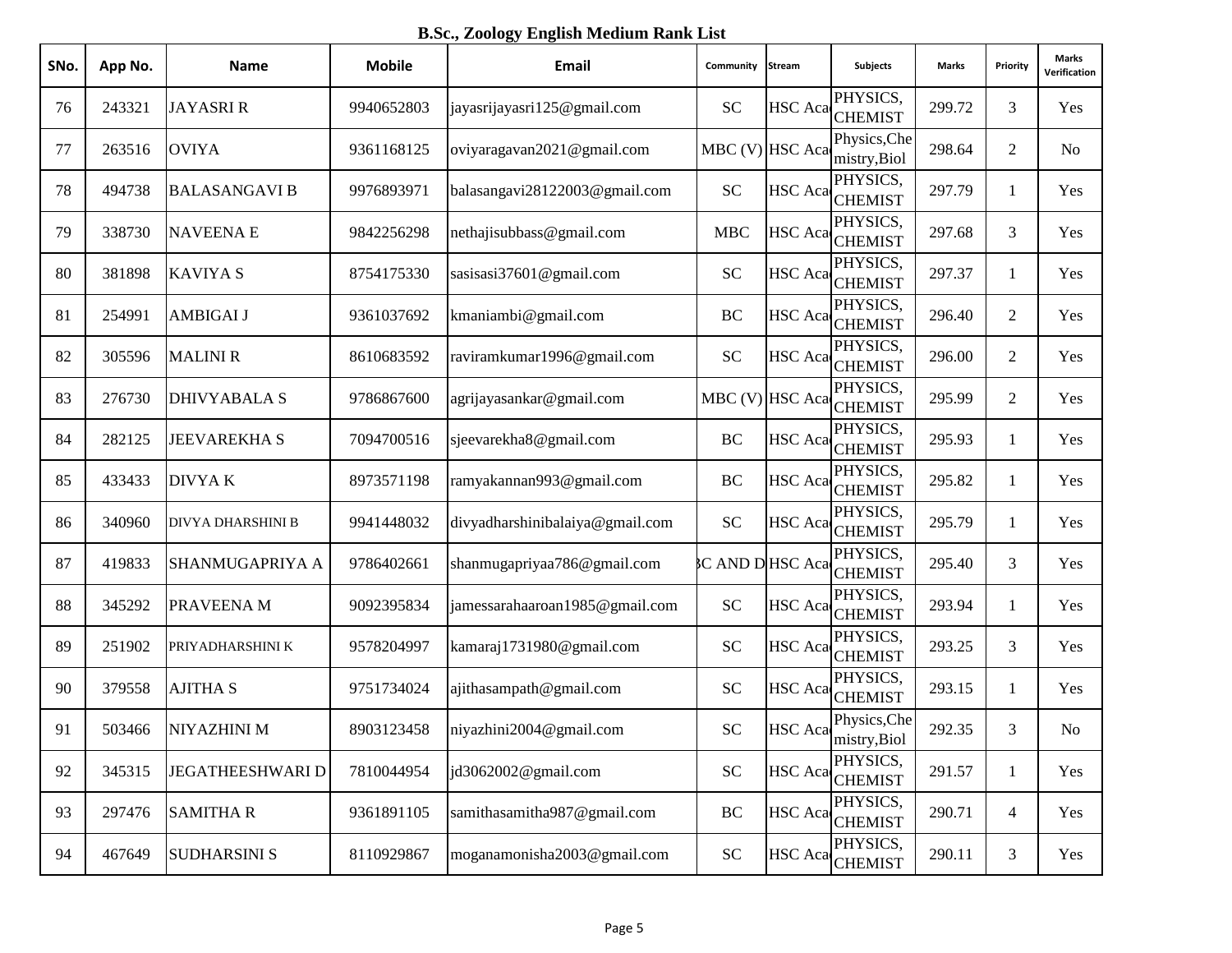**B.Sc., Zoology English Medium Rank List**

| SNo. | App No. | <b>Name</b>          | <b>Mobile</b> | Email                             | Community       | <b>Stream</b>  | <b>Subjects</b>                        | <b>Marks</b> | Priority       | Marks<br>Verification |
|------|---------|----------------------|---------------|-----------------------------------|-----------------|----------------|----------------------------------------|--------------|----------------|-----------------------|
| 95   | 337553  | <b>KAVYAK</b>        | 9790379095    | ranadeepranadeep193@gmail.com     | <b>SC</b>       | <b>HSC</b> Aca | PHYSICS,<br><b>CHEMIST</b>             | 289.39       | $\overline{2}$ | Yes                   |
| 96   | 457724  | <b>THAMIZHKANI S</b> | 8870012872    | thulasiramansivakumar@gmail.com   | <b>SC</b>       | <b>HSC</b> Aca | PHYSICS,<br><b>CHEMIST</b>             | 288.66       | 1              | Yes                   |
| 97   | 393610  | <b>SENTHAMARAI S</b> | 8838491082    | saisaravanaxerox@gmail.com        | C AND DHSC Aca  |                | Physics, Che<br>mistry, Biol           | 288.53       | 2              | No                    |
| 98   | 494060  | <b>SRIKAVI S</b>     | 8190060784    | raghuprabhasuban@gmail.com        | <b>SC</b>       |                | PHYSICS,<br>HSC Aca <sub>CHEMIST</sub> | 288.35       | $\overline{2}$ | Yes                   |
| 99   | 394965  | <b>JAYASRIJ</b>      | 8344266691    | jjayasritcy@gmail.com             | BC              |                | PHYSICS,<br>HSC Aca CHEMIST            | 287.85       | $\overline{2}$ | Yes                   |
| 100  | 498277  | THAMIZH MANI         | 9600880835    | mgr.iyyappan@gmail.com            | MBC (V) HSC Aca |                | PHYSICS,<br><b>CHEMIST</b>             | 287.65       | 1              | Yes                   |
| 101  | 211152  | PRIYADHARSHINI M     | 9843506617    | pputhukottaisaravanan@gmail.com   | <b>SC</b>       | <b>HSC</b> Aca | PHYSICS,<br><b>CHEMIST</b>             | 286.12       | 1              | Yes                   |
| 102  | 352948  | <b>DEEPIKAR</b>      | 9843388389    | rdeepikarajendran04@gmail.com     | MBC (V) HSC Aca |                | PHYSICS,<br><b>CHEMIST</b>             | 286.12       | 1              | Yes                   |
| 103  | 380243  | PRAVEENA V           | 9342056990    | praveen24082005@gmail.com         | <b>SC</b>       | <b>HSC</b> Aca | PHYSICS,<br><b>CHEMIST</b>             | 284.41       | 1              | Yes                   |
| 104  | 382844  | <b>SUSHMITHA</b>     | 9003802102    | suvathi777@gmail.com              | <b>SC</b>       | <b>HSC</b> Aca | PHYSICS,<br><b>CHEMIST</b>             | 282.97       | $\overline{2}$ | Yes                   |
| 105  | 336291  | <b>ABINAYA G</b>     | 9791033786    | abinayagunasekaran2052004@gmail.c | <b>SC</b>       | <b>HSC</b> Aca | PHYSICS,<br><b>CHEMIST</b>             | 282.82       | 1              | Yes                   |
| 106  | 301788  | <b>SUMEKAK</b>       | 8608087340    | sumeka.km101@gmail.com            | <b>SC</b>       | <b>HSC</b> Aca | PHYSICS,<br><b>CHEMIST</b>             | 282.58       | $\mathbf{1}$   | Yes                   |
| 107  | 397616  | <b>JASIMA S</b>      | 9597702839    | jasima29072004@gmail.com          | BC              |                | PHYSICS,<br>HSC Aca <sub>CHEMIST</sub> | 281.85       | $\overline{2}$ | Yes                   |
| 108  | 382064  | <b>SUBASHINI</b>     | 6379433772    | jsubashini2004@gmail.com          | <b>SC</b>       | <b>HSC</b> Aca | PHYSICS,<br><b>CHEMIST</b>             | 281.54       | $\overline{2}$ | Yes                   |
| 109  | 366988  | <b>DHIVYAT</b>       | 9994545751    | vlmani03@gmail.com                | MBC (V) HSC Aca |                | PHYSICS,<br><b>CHEMIST</b>             | 281.38       | 3              | Yes                   |
| 110  | 314500  | <b>DEEPIKAS</b>      | 9003594050    | deepikasekar2730@gmail.com        | <b>SC</b>       |                | Physics, Che<br>HSC Aca mistry, Biol   | 281.00       | 1              | No                    |
| 111  | 385522  | NIVETHA K            | 9360737706    | nivetha27032004@gmail.com         | <b>SC</b>       | <b>HSC</b> Aca | PHYSICS,<br><b>CHEMIST</b>             | 279.84       | $\sqrt{2}$     | Yes                   |
| 112  | 453930  | <b>PAVITHRAP</b>     | 9384366299    | prababanu933@gmail.com            | <b>SC</b>       | <b>HSC</b> Aca | Physics, Che<br>mistry, Biol           | 279.36       | $\mathbf{1}$   | No                    |
| 113  | 344836  | VISHVATHA P          | 8610787922    | vishvathavishvatha@gmail.com      | MBC (V) HSC Aca |                | PHYSICS,<br><b>CHEMIST</b>             | 278.43       | $\overline{4}$ | Yes                   |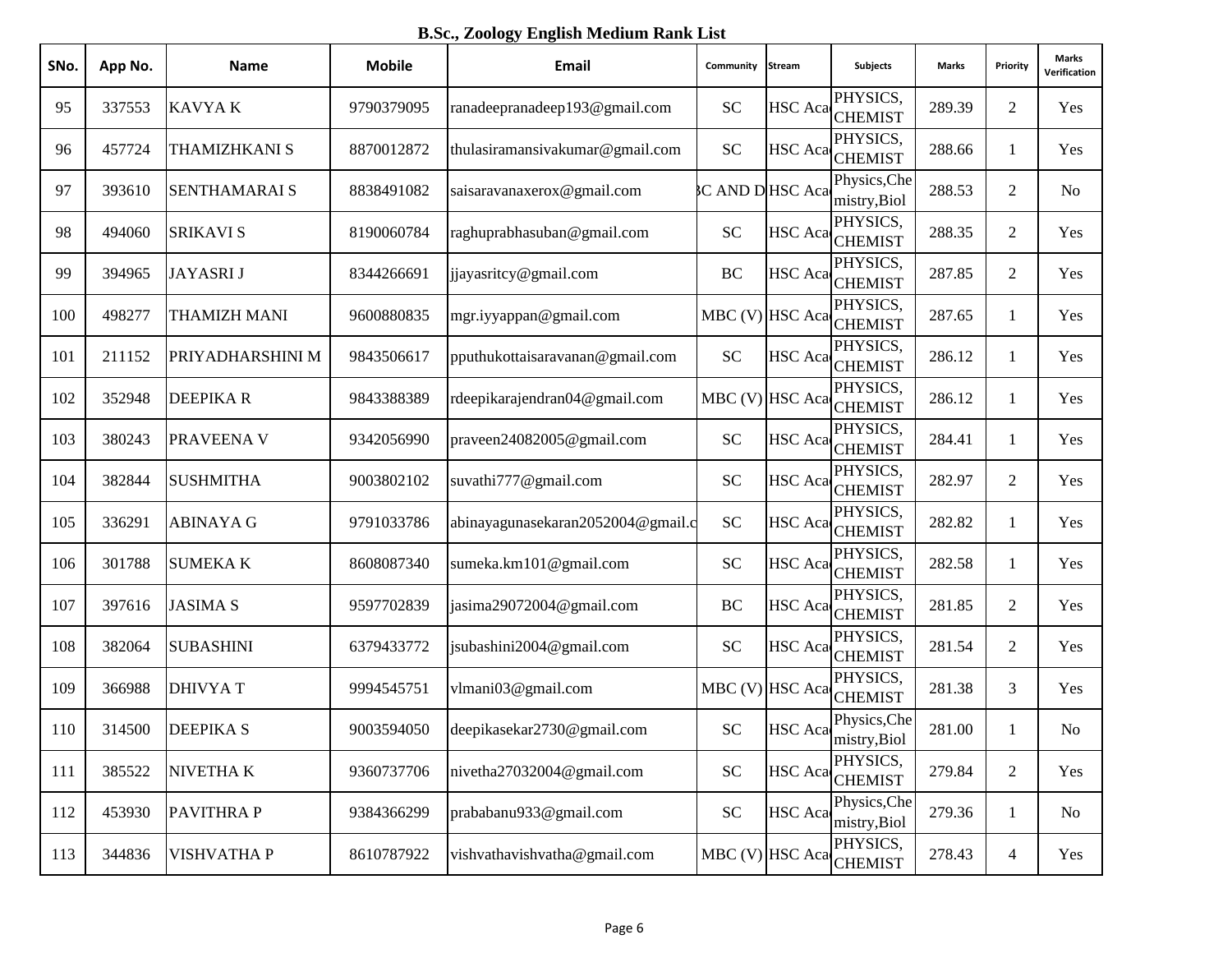**B.Sc., Zoology English Medium Rank List**

| SNo. | App No. | <b>Name</b>             | <b>Mobile</b> | Email                           | Community           | Stream          | <b>Subjects</b>              | <b>Marks</b> | Priority       | <b>Marks</b><br>Verification |
|------|---------|-------------------------|---------------|---------------------------------|---------------------|-----------------|------------------------------|--------------|----------------|------------------------------|
| 114  | 383766  | <b>DHIVYAT</b>          | 9361411945    | dhivyathirugnanam2004@gmail.com | <b>SC</b>           |                 | PHYSICS,<br>HSC Aca CHEMIST  | 278.41       | $\overline{2}$ | Yes                          |
| 115  | 438222  | <b>JANANIC</b>          | 6380241507    | jananichinnathurai987@gmail.com | <b>SC</b>           | HSC Aca         | Physics, Che<br>mistry, Biol | 278.35       | $\overline{2}$ | N <sub>o</sub>               |
| 116  | 418687  | <b>RAJARAJESHWARI R</b> | 8438648859    | rajeshwariraja270@gmail.com     | <b>SC</b>           | HSC Aca         | PHYSICS,<br><b>CHEMIST</b>   | 278.28       | $\overline{2}$ | Yes                          |
| 117  | 291183  | <b>KOUSALYAM</b>        | 9342232359    | kousalyamohan8@gmail.com        | BC                  | HSC Aca         | PHYSICS,<br><b>CHEMIST</b>   | 278.11       | $\overline{2}$ | Yes                          |
| 118  | 302704  | <b>SRIHA</b>            | 9486999691    | srksridhar2019@gmail.com        | <b>SC</b>           |                 | PHYSICS,<br>HSC Aca CHEMIST  | 277.36       | 1              | Yes                          |
| 119  | 395960  | <b>DHUSHYAD</b>         | 7339435902    | thilagavathidhaya@gmail.com     | <b>SC</b>           | HSC Aca         | PHYSICS,<br><b>CHEMIST</b>   | 276.93       | 10             | Yes                          |
| 120  | 437036  | <b>SINDHUJA M</b>       | 6374400457    | surya2812001@gmail.com          | <b>SC</b>           | <b>HSC</b> Aca  | PHYSICS,<br><b>CHEMIST</b>   | 276.68       | 1              | Yes                          |
| 121  | 305745  | <b>G.VASANDHAPRIYA</b>  | 9943313515    | erpradeepraj1995@gmail.co       | <b>CAND DHSCAca</b> |                 | Physics, Che<br>mistry, Bota | 276.58       | 1              | N <sub>o</sub>               |
| 122  | 347549  | <b>SEENAK</b>           | 8838894414    | seenakalan2@gmail.com           | <b>SC</b>           | HSC Aca         | PHYSICS,<br><b>CHEMIST</b>   | 275.54       | 1              | Yes                          |
| 123  | 438102  | <b>ANNALAKSHMI R</b>    | 6379495145    | ammusuku6@gmail.com             | <b>SC</b>           | HSC Aca         | PHYSICS,<br><b>CHEMIST</b>   | 275.21       | 1              | Yes                          |
| 124  | 383018  | <b>ATHIRAIT</b>         | 9095972011    | sstephn029@gmail.com            | <b>SC</b>           | HSC Aca         | PHYSICS,<br><b>CHEMIST</b>   | 275.09       | 1              | Yes                          |
| 125  | 310871  | <b>KAVIYAI</b>          | 9159543641    | kaviyaiyappan05@gmail.com       |                     | MBC (V) HSC Aca | PHYSICS,<br><b>CHEMIST</b>   | 274.80       | 1              | Yes                          |
| 126  | 357061  | <b>KANIMOZHI S</b>      | 6382818382    | kanimozhir983@gmail.con         | <b>SC</b>           | HSC Aca         | Physics, Che<br>mistry, Biol | 274.40       | 1              | N <sub>o</sub>               |
| 127  | 456374  | <b>NIVETHAR</b>         | 7867806358    | nivetharn724@gmail.com          | <b>SC</b>           |                 | PHYSICS,<br>HSC Aca CHEMIST  | 273.39       | $\overline{2}$ | Yes                          |
| 128  | 402862  | <b>KAMALI G K</b>       | 9566540062    | kamaligk21@gmail.com            | <b>SC</b>           | HSC Aca         | PHYSICS,<br><b>CHEMIST</b>   | 273.09       | 1              | Yes                          |
| 129  | 319276  | <b>SRILAKSHMI R</b>     | 7339293118    | adhivignesh338@gmail.com        | BC                  |                 | PHYSICS,<br>HSC Aca CHEMIST  | 272.86       | 1              | Yes                          |
| 130  | 351838  | PRIYANGA A              | 9342748348    | ddhilip281@gmail.com            | <b>SC</b>           |                 | PHYSICS,<br>HSC Aca CHEMIST  | 272.57       | $\mathbf{1}$   | Yes                          |
| 131  | 200672  | <b>SWETHA J</b>         | 6384376712    | swethajagan2003@gmail.com       | <b>SC</b>           | HSC Aca         | PHYSICS,<br><b>CHEMIST</b>   | 272.53       | $\mathfrak{Z}$ | Yes                          |
| 132  | 349904  | <b>KAVITHAR</b>         | 9047159177    | kavitha541541@gmail.com         | ${\rm SC}$          |                 | PHYSICS,<br>HSC Aca CHEMIST  | 272.43       | $\mathbf{1}$   | Yes                          |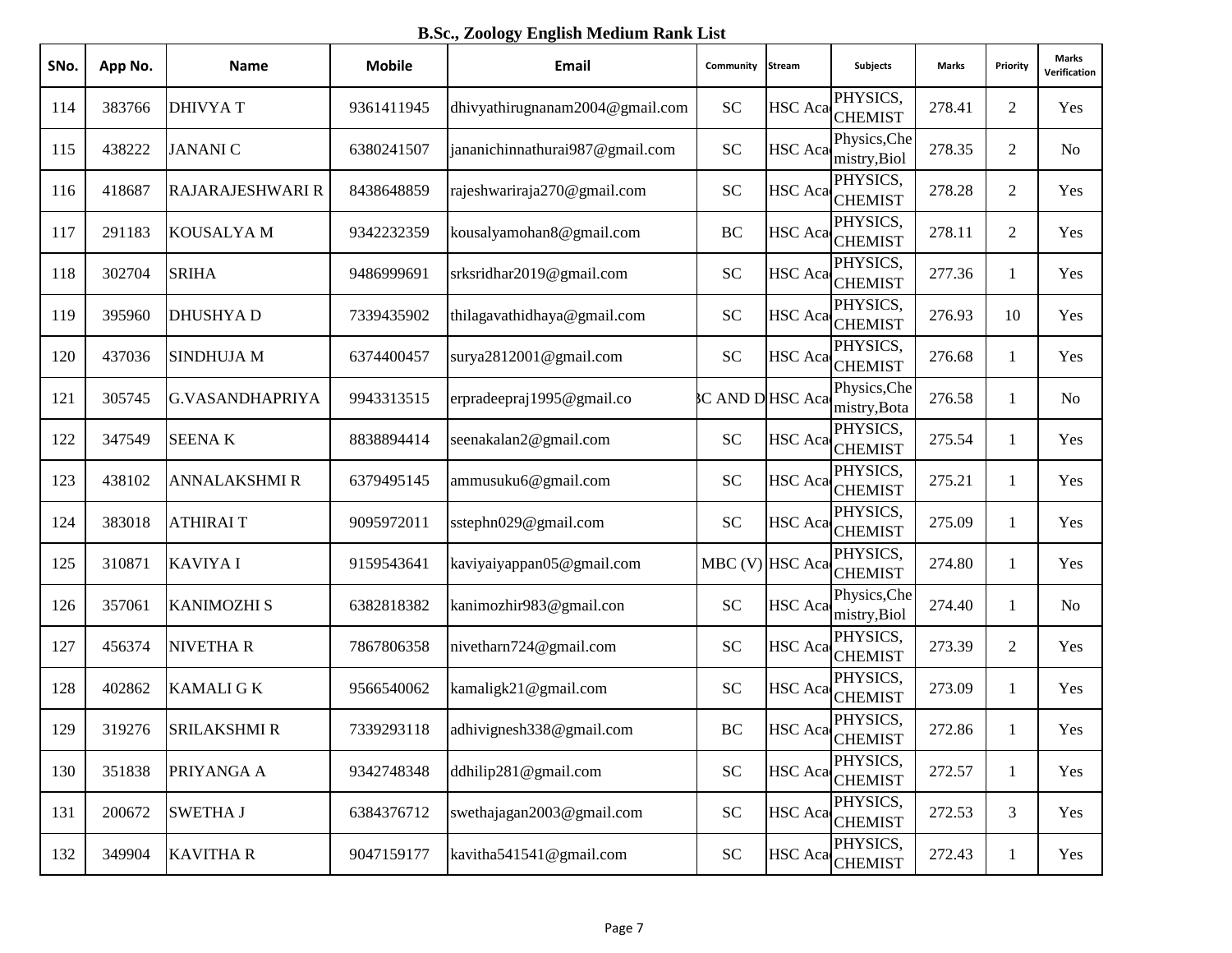**B.Sc., Zoology English Medium Rank List**

| SNo. | App No. | <b>Name</b>           | <b>Mobile</b> | Email                           | Community            | Stream         | <b>Subjects</b>                                                                                                                                                    | Marks  | Priority       | Marks<br>Verification |
|------|---------|-----------------------|---------------|---------------------------------|----------------------|----------------|--------------------------------------------------------------------------------------------------------------------------------------------------------------------|--------|----------------|-----------------------|
| 133  | 412044  | <b>SANTHIYA S</b>     | 6382996458    | kkv06062003@gmail.com           | <b>SC</b>            |                | PHYSICS,<br>HSC Aca <sub>CHEMIST</sub>                                                                                                                             | 271.69 | 3              | Yes                   |
| 134  | 299371  | <b>K.SNEKA</b>        | 8098307513    | sabari199955@gmail.com          | <b>SC</b>            | <b>HSC</b> Aca | PHYSICS,<br><b>CHEMIST</b>                                                                                                                                         | 271.65 | $\overline{2}$ | Yes                   |
| 135  | 282896  | <b>KAVIYAR</b>        | 9787558621    | kaviya072004r@gmail.com         | <b>OC</b>            |                | PHYSICS,<br>HSC Aca CHEMIST                                                                                                                                        | 270.68 | 1              | Yes                   |
| 136  | 465305  | VANMATHI D            | 8270615881    | VANMATHI2004@GMAIL.COM          | <b>SC</b>            |                | PHYSICS,<br>HSC Aca <sub>CHEMIST</sub>                                                                                                                             | 270.40 | $\mathbf{1}$   | Yes                   |
| 137  | 358730  | VIGNESHWARI E         | 9626718130    | vigneshwari19092004@gmail.com   | <b>SC</b>            |                | PHYSICS,<br>HSC Aca CHEMIST                                                                                                                                        | 270.30 | 1              | Yes                   |
| 138  | 336663  | <b>B NIVEDHA</b>      | 9025043604    | nireshbalasundaram@gmail.com    | <b>SC</b>            | <b>HSC</b> Aca | PHYSICS,<br><b>CHEMIST</b>                                                                                                                                         | 268.71 | $\overline{2}$ | Yes                   |
| 139  | 353060  | <b>ASHVINI U</b>      | 6384750782    | aarthisubramani677@gmail.com    | <b>SC</b>            | <b>HSC</b> Aca | PHYSICS,<br><b>CHEMIST</b>                                                                                                                                         | 266.69 | 1              | Yes                   |
| 140  | 406047  | <b>SANJANI S</b>      | 8220871055    | ssanjani2003@gmail.com          | <b>SC</b>            | <b>HSC</b> Aca | PHYSICS,<br><b>CHEMIST</b>                                                                                                                                         | 266.29 | $\overline{2}$ | Yes                   |
| 141  | 410721  | <b>SABITHA S</b>      | 9342293088    | sankarsabitha7@gmail.com        | <b>SC</b>            | <b>HSC</b> Aca | PHYSICS,<br><b>CHEMIST</b>                                                                                                                                         | 265.94 | 3              | Yes                   |
| 142  | 350206  | <b>KALAIVANI K</b>    | 9159251811    | kalaivanikannan122000@gmail.com | MBC (V) HSC Aca      |                | PHYSICS,<br><b>CHEMIST</b>                                                                                                                                         | 265.83 | 1              | Yes                   |
| 143  | 451190  | <b>MOUNIKA M</b>      | 9585570657    | vasantharmy296@gmail.com        | <b>SC</b>            | <b>HSC</b> Aca | PHYSICS,<br><b>CHEMIST</b>                                                                                                                                         | 265.58 | $\mathbf{1}$   | Yes                   |
| 144  | 334935  | <b>AARTHI G</b>       | 9791033786    | prabhakaran00@gmail.com         | <b>SC</b>            |                | PHYSICS,<br>HSC Aca CHEMIST                                                                                                                                        | 265.50 | $\mathbf{1}$   | Yes                   |
| 145  | 221453  | <b>SELVABARATHI S</b> | 9751873979    | ramke044@gmail.com              | <b>SC</b>            |                | PHYSICS,<br>HSC Aca CHEMIST                                                                                                                                        | 263.83 | 1              | Yes                   |
| 146  | 503853  | <b>RENUGADEVIL</b>    | 6382330946    | prmichael75@gmail.com           | <b>SC</b>            |                | PHYSICS,<br>HSC Aca CHEMIST                                                                                                                                        | 263.08 | 5              | Yes                   |
| 147  | 402061  | <b>SHOBANA S</b>      | 8098123170    | shobana2004somu@gmail.com       | <b>SC</b>            | <b>HSC</b> Aca | PHYSICS,<br><b>CHEMIST</b>                                                                                                                                         | 261.44 | $\mathbf{1}$   | Yes                   |
| 148  | 345699  | <b>ABINAYASRIN</b>    | 8344583047    | divyamanimegalai92@gmail.com    |                      |                | Physics, Che<br>$\mathcal{C}$ AND D HSC Aca $\begin{bmatrix} \text{m}_{\text{S}} & \text{m}_{\text{S}} \\ \text{m}_{\text{S}} & \text{m}_{\text{S}} \end{bmatrix}$ | 261.36 | $\mathbf{2}$   | N <sub>0</sub>        |
| 149  | 382785  | <b>GAYATHRIS</b>      | 9585159059    | gayathrisekar566@gmail.com      | <b>SC</b>            | <b>HSC</b> Aca | PHYSICS,<br><b>CHEMIST</b>                                                                                                                                         | 260.53 | $\mathfrak{Z}$ | Yes                   |
| 150  | 294348  | <b>AGASTIYA A</b>     | 8270801157    | kannadasan123100@gmail.com      | ${\rm SC}$           | <b>HSC</b> Aca | PHYSICS,<br><b>CHEMIST</b>                                                                                                                                         | 260.41 | $\mathbf{1}$   | Yes                   |
| 151  | 437876  | <b>SWETHAD</b>        | 9025608213    | swethadurai2004@gmail.com       | <b>CAND DHSC Aca</b> |                | PHYSICS,<br><b>CHEMIST</b>                                                                                                                                         | 259.96 | $\mathbf{1}$   | Yes                   |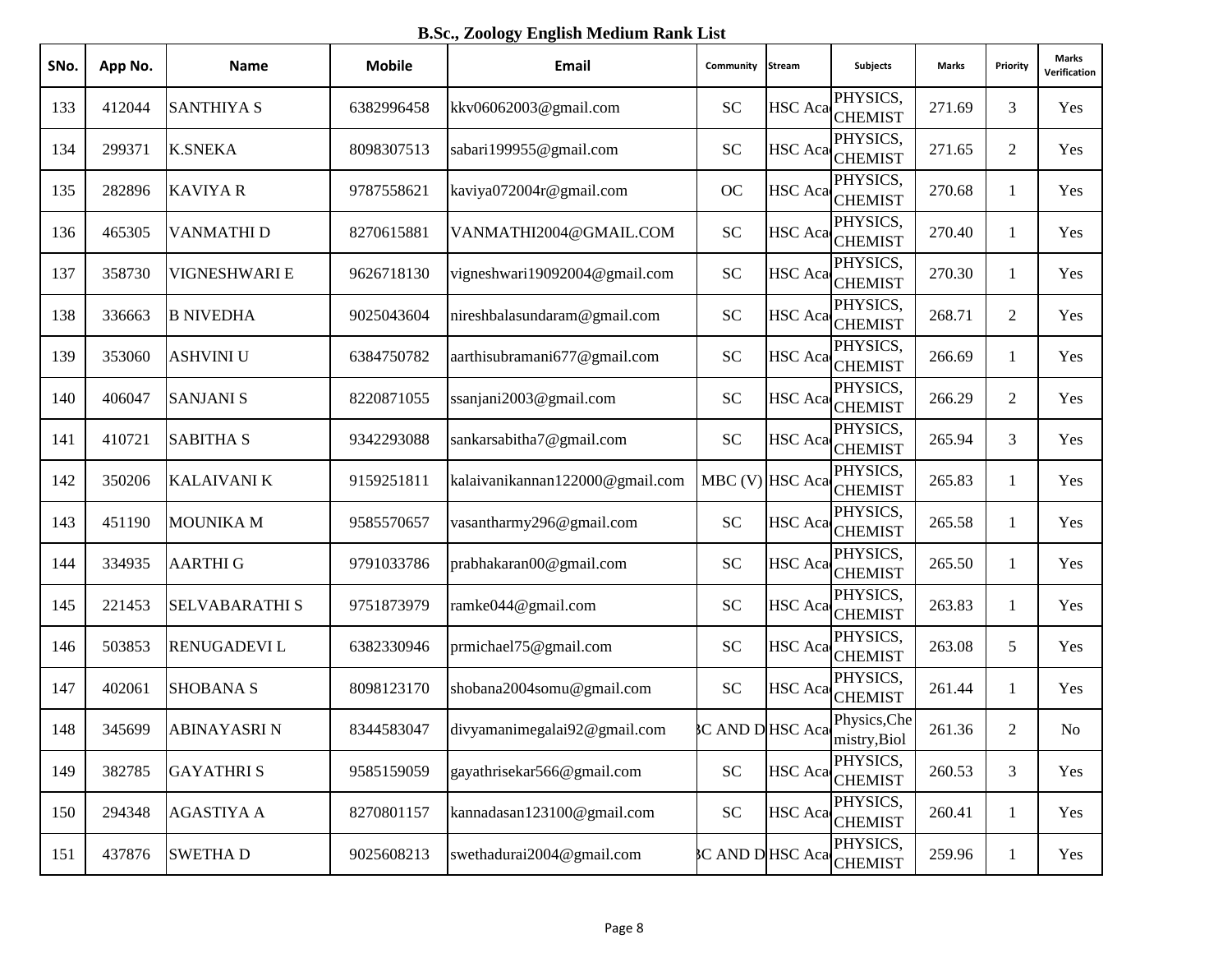**B.Sc., Zoology English Medium Rank List**

| SNo. | App No. | <b>Name</b>        | <b>Mobile</b> | Email                            | Community             | Stream         | <b>Subjects</b>                        | Marks  | Priority       | <b>Marks</b><br>Verification |
|------|---------|--------------------|---------------|----------------------------------|-----------------------|----------------|----------------------------------------|--------|----------------|------------------------------|
| 152  | 439460  | <b>TRISHA S</b>    | 8056622018    | trishas11122003@gmail.com        | <b>SC</b>             |                | PHYSICS,<br>HSC Aca <sub>CHEMIST</sub> | 259.72 | 1              | Yes                          |
| 153  | 228472  | <b>RATHISHA R</b>  | 9791545649    | rrathish493@gmail.com            | <b>SC</b>             |                | PHYSICS,<br>HSC Aca CHEMIST            | 258.87 | 1              | Yes                          |
| 154  | 434306  | PARAMESHWARI S     | 7092589881    | sureshitamil187@gmail.com        |                       |                | PHYSICS,<br>MBC (V) HSC Aca CHEMIST    | 258.52 | 1              | Yes                          |
| 155  | 479220  | <b>NITHIYASRI</b>  | 7867990871    | mmnr2004@gmail.com               | <b>SC</b>             |                | PHYSICS,<br>HSC Aca CHEMIST            | 258.52 | $\overline{2}$ | Yes                          |
| 156  | 481342  | <b>RANJITHA R</b>  | 9176840314    | sangeetharamya944@gmail.com      |                       |                | PHYSICS,<br>MBC (V) HSC Aca CHEMIST    | 257.96 | $\overline{2}$ | Yes                          |
| 157  | 359580  | PRADEEPA E         | 9894921765    | epradeepa2004@gmail.com          | <b>SC</b>             | <b>HSC</b> Aca | Physics, Che<br>mistry, Biol           | 256.71 | 1              | No                           |
| 158  | 475941  | <b>ABARNA B</b>    | 7539924828    | abarnabala02@gmail.com           | <b>C AND DHSC Aca</b> |                | Physics, Che<br>mistry, Biol           | 256.00 | 3              | No                           |
| 159  | 353164  | <b>RANJANI R</b>   | 9342775818    | ranjaniram@gmail.com             | <b>SC</b>             | <b>HSC</b> Aca | PHYSICS,<br><b>CHEMIST</b>             | 255.93 | $\overline{4}$ | Yes                          |
| 160  | 418185  | <b>DHANUSAK</b>    | 9342660177    | nk3446736@gmail.com              | <b>SC</b>             | <b>HSC</b> Aca | PHYSICS,<br><b>CHEMIST</b>             | 255.72 | $\overline{2}$ | Yes                          |
| 161  | 334854  | <b>BHARATHIR</b>   | 6374501166    | semmalarsemmalar243@gmail.com    | BC                    |                | PHYSICS,<br>HSC Aca CHEMIST            | 255.72 | 1              | Yes                          |
| 162  | 409520  | <b>SUSHMITHA S</b> | 6380092426    | sushmitha26062004@gmail.com      | <b>SC</b>             | HSC Aca        | Physics, Che<br>mistry, Biol           | 255.09 | 3              | No                           |
| 163  | 465757  | <b>KAVYAM</b>      | 9626326938    | kavyamurugan2003@gmail.com       |                       |                | PHYSICS,<br>MBC (V) HSC Aca CHEMIST    | 253.39 | $\mathbf{1}$   | Yes                          |
| 164  | 408687  | <b>VARSHINI R</b>  | 9150169509    | green9096@gmail.com              | <b>SC</b>             |                | PHYSICS,<br>HSC Aca <sub>CHEMIST</sub> | 253.15 | 6              | Yes                          |
| 165  | 350880  | <b>SNEHA S</b>     | 9360497399    | ssenthil45888@gmail.com          | <b>SC</b>             |                | PHYSICS,<br>HSC Aca CHEMIST            | 252.80 | 1              | Yes                          |
| 166  | 379006  | <b>NIVETHA</b>     | 7092596637    | nivetha1212@gmail.com            | <b>SC</b>             | <b>HSC</b> Aca | PHYSICS,<br><b>CHEMIST</b>             | 252.69 | $\mathbf{1}$   | Yes                          |
| 167  | 403659  | <b>DHARSHINI</b>   | 9843788498    | dharshinielangovan2004@gmail.com |                       |                | PHYSICS,<br>MBC (V) HSC Aca CHEMIST    | 251.94 | $\overline{2}$ | Yes                          |
| 168  | 275853  | VAISHNAVI V        | 8122761885    | vaishuvaithi21@gmail.com         | BC                    |                | PHYSICS,<br>HSC Aca CHEMIST            | 251.84 | $\sqrt{2}$     | Yes                          |
| 169  | 465701  | <b>RISHIKA R</b>   | 9626569791    | kumarv58936@gmail.com            | ${\rm SC}$            | <b>HSC</b> Aca | Physics, Che<br>mistry, Biol           | 251.68 | $\tau$         | N <sub>0</sub>               |
| 170  | 381691  | PRIYADHARSHINI     | 9360770805    | smadhankumar2525@gmail.com       | ${\rm SC}$            |                | PHYSICS,<br>HSC Aca CHEMIST            | 250.12 | $\mathbf{1}$   | Yes                          |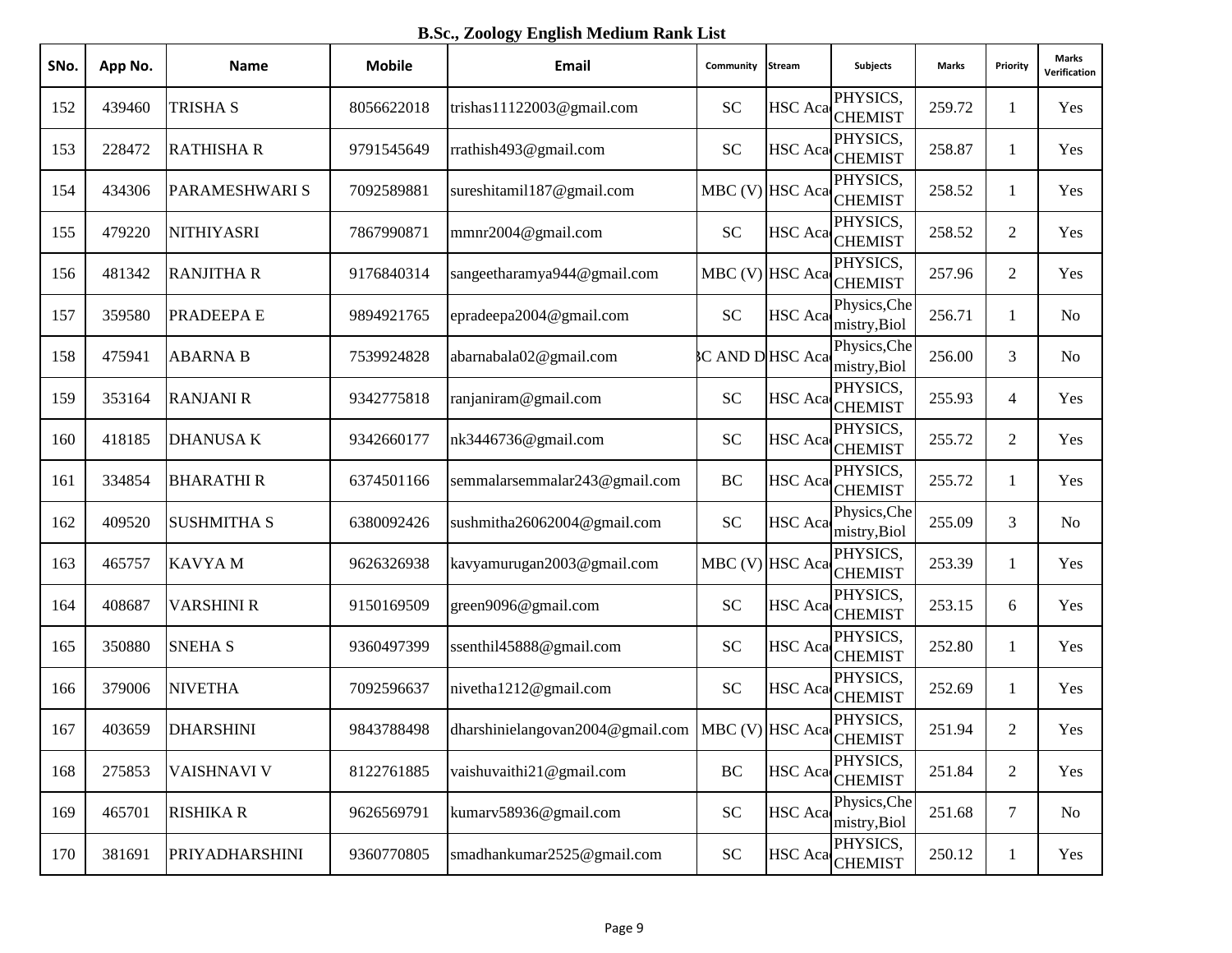**B.Sc., Zoology English Medium Rank List**

| SNo. | App No. | <b>Name</b>         | <b>Mobile</b> | Email                           | Community            | Stream         | Subjects                     | Marks  | Priority       | <b>Marks</b><br>Verification |
|------|---------|---------------------|---------------|---------------------------------|----------------------|----------------|------------------------------|--------|----------------|------------------------------|
| 171  | 466622  | PUSHPALAKSHMI V     | 9655172019    | velusamyvelusamy911@gmail.com   | <b>SC</b>            |                | PHYSICS,<br>HSC Aca CHEMIST  | 248.82 | 1              | Yes                          |
| 172  | 440669  | PRIYANKA S          | 7904781265    | abinath29062006@gmail.com       | <b>SC</b>            | HSC Aca        | PHYSICS,<br><b>CHEMIST</b>   | 246.58 | 1              | Yes                          |
| 173  | 408287  | PRIYA J             | 9585963235    | priya2004jk@gmail.com           | <b>SC</b>            | <b>HSC</b> Aca | Physics, Che<br>mistry, Bota | 246.58 | $\mathbf{1}$   | No                           |
| 174  | 480534  | <b>SUGANYA S</b>    | 9698947322    | suganyas14404@gmail.com         | <b>SC</b>            | <b>HSC</b> Aca | PHYSICS,<br><b>CHEMIST</b>   | 246.52 | 1              | Yes                          |
| 175  | 292455  | <b>JOTHIKA J</b>    | 6238726173    | jothikajayaraj103@gmail.com     | <b>SC</b>            |                | PHYSICS,<br>HSC Aca CHEMIST  | 245.26 | 1              | Yes                          |
| 176  | 282871  | <b>DEEPIKA</b>      | 9600525075    | deepikasammantham2004@gmail.com | <b>SC</b>            | <b>HSC</b> Aca | PHYSICS,<br><b>CHEMIST</b>   | 245.00 | $\overline{2}$ | Yes                          |
| 177  | 483513  | <b>KAYALVIZHI A</b> | 8903291529    | kayalvizhi2574@gmail.com        | <b>SC</b>            | <b>HSC</b> Aca | PHYSICS,<br><b>CHEMIST</b>   | 244.69 | 5              | Yes                          |
| 178  | 402288  | <b>NIVEDHA S</b>    | 9585427543    | kaviya1182001@gmail.com         | BC                   | <b>HSC</b> Aca | PHYSICS,<br><b>CHEMIST</b>   | 243.55 | 4              | Yes                          |
| 179  | 503465  | <b>NIVETHA</b>      | 9384980462    | softreena07@gmail.com           | <b>SC</b>            | <b>HSC</b> Aca | PHYSICS,<br><b>CHEMIST</b>   | 243.26 | $\mathbf{1}$   | Yes                          |
| 180  | 505830  | DEVADHARSHINI M     | 6382330946    | ncicnclc1@gmail.com             | <b>SC</b>            | <b>HSC</b> Aca | Physics, Che<br>mistry, Biol | 242.79 | 5              | N <sub>o</sub>               |
| 181  | 359564  | <b>RAGASUDHA</b>    | 8015392596    | ragasudhas568@gmail.com         | <b>SC</b>            | HSC Aca        | PHYSICS,<br><b>CHEMIST</b>   | 240.00 | $\mathbf{1}$   | Yes                          |
| 182  | 335973  | <b>MADHUMIDHA M</b> | 9789385459    | madhumitha23122003@gmail.com    | <b>SC</b>            |                | PHYSICS,<br>HSC Aca CHEMIST  | 239.65 | $\mathbf{1}$   | Yes                          |
| 183  | 473037  | <b>SANTHIYAT</b>    | 9865633828    | santhiyathangadurai02@gmail.com | <b>SC</b>            | <b>HSC</b> Aca | Physics, Che<br>mistry, Bota | 237.55 | 3              | No                           |
| 184  | 377402  | <b>VINOTHINI R</b>  | 9677038339    | vino33669@gmail.com             | <b>SC</b>            | <b>HSC</b> Aca | Physics, Che<br>mistry, Biol | 237.00 | 3              | N <sub>o</sub>               |
| 185  | 406323  | <b>JENNY TARA A</b> | 9751181306    | babudir85@gmail.com             | <b>SC</b>            | <b>HSC</b> Aca | PHYSICS,<br><b>CHEMIST</b>   | 236.41 | $\mathbf{1}$   | Yes                          |
| 186  | 408868  | <b>VIVEKAM</b>      | 7010872459    | viveka2004mk@gmail.com          | <b>SC</b>            | HSC Aca        | Physics, Che<br>mistry, Bota | 236.23 | 1              | No                           |
| 187  | 413461  | <b>ROOBANA G</b>    | 7639162392    | roobana4504@gmail.com           | <b>CAND DHSC Aca</b> |                | PHYSICS,<br><b>CHEMIST</b>   | 229.83 | $\mathfrak{Z}$ | Yes                          |
| 188  | 291331  | <b>DEEPIKAK</b>     | 8270979269    | applesannanallur@gmail.com      | <b>SC</b>            | <b>HSC</b> Aca | PHYSICS,<br><b>CHEMIST</b>   | 229.73 | $\mathbf{1}$   | Yes                          |
| 189  | 337716  | <b>KALAIMATHI V</b> | 7708678794    | kalaimathi17042003@gmail.com    | ${\rm SC}$           |                | PHYSICS,<br>HSC Aca CHEMIST  | 226.12 | $\mathbf{1}$   | Yes                          |